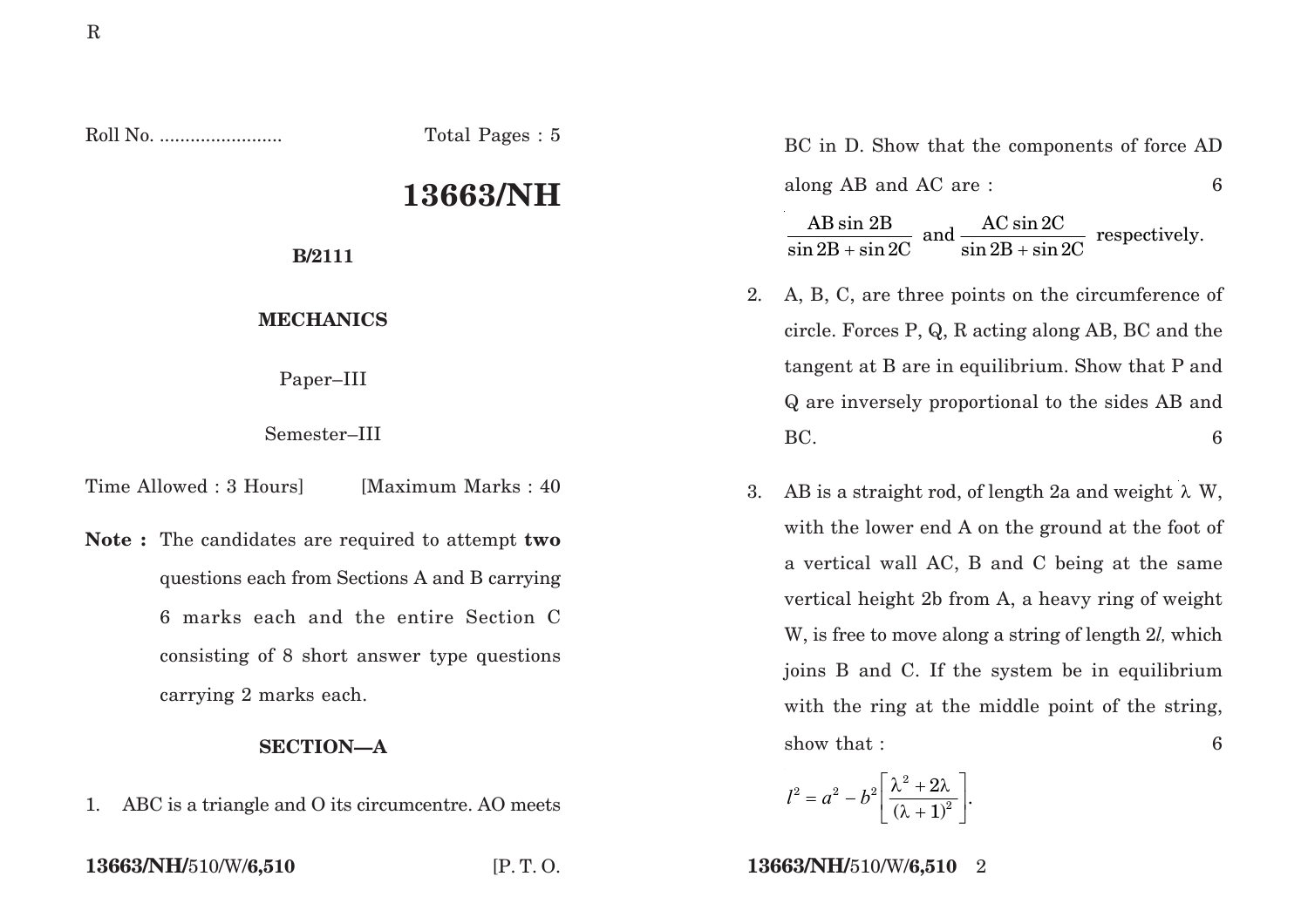4. State and prove Varignon's theorem. 6

## **SECTION—B**

- 5. Find the latus rectum, the vertex, the focus and the height of the directrix of the parabola traced out by a projectile. 6
- 6. Find the escape velocity of a particle projected from the surface of Earth where  $g = 9.8$ m / sec<sup>2</sup> and  $R = 6370$  km, R being the radius of Earth. 6
- 7. A body sliding down a smooth inclined plane is observed to cover equal distances, each to *l*, in consecutive intervals of time  $t_1$  and  $t_2$ . Show that inclination of the plane is : 6

$$
\sin^{-1}\left[\frac{2l(t_1-t_2)}{gt_1t_2(t_1+t_2)}\right].
$$

8. A particle executing S.H.M. has amplitude '*a*'. Show that the distance of the point from the centre at  $i$ s  $\frac{\sqrt{3}}{2}$ 2 *a.* 6 **SECTION—C**

9. Answer the following questions briefly :  $8\times2=16$ 

which the velocity is half of the maximum velocity

- (i) Write down the necessary and sufficient conditions of equilibrium of a number of coplanar-concurrent forces.
- (ii) State Newton's third law of motion and explain with two examples.
- (iii) Define the terms Force, Body, Equilibrium.
- (iv) State the Lami's theorem and converse of Lami's theorem.
- (v) Define the terms Speed, Velocity and Acceleration.